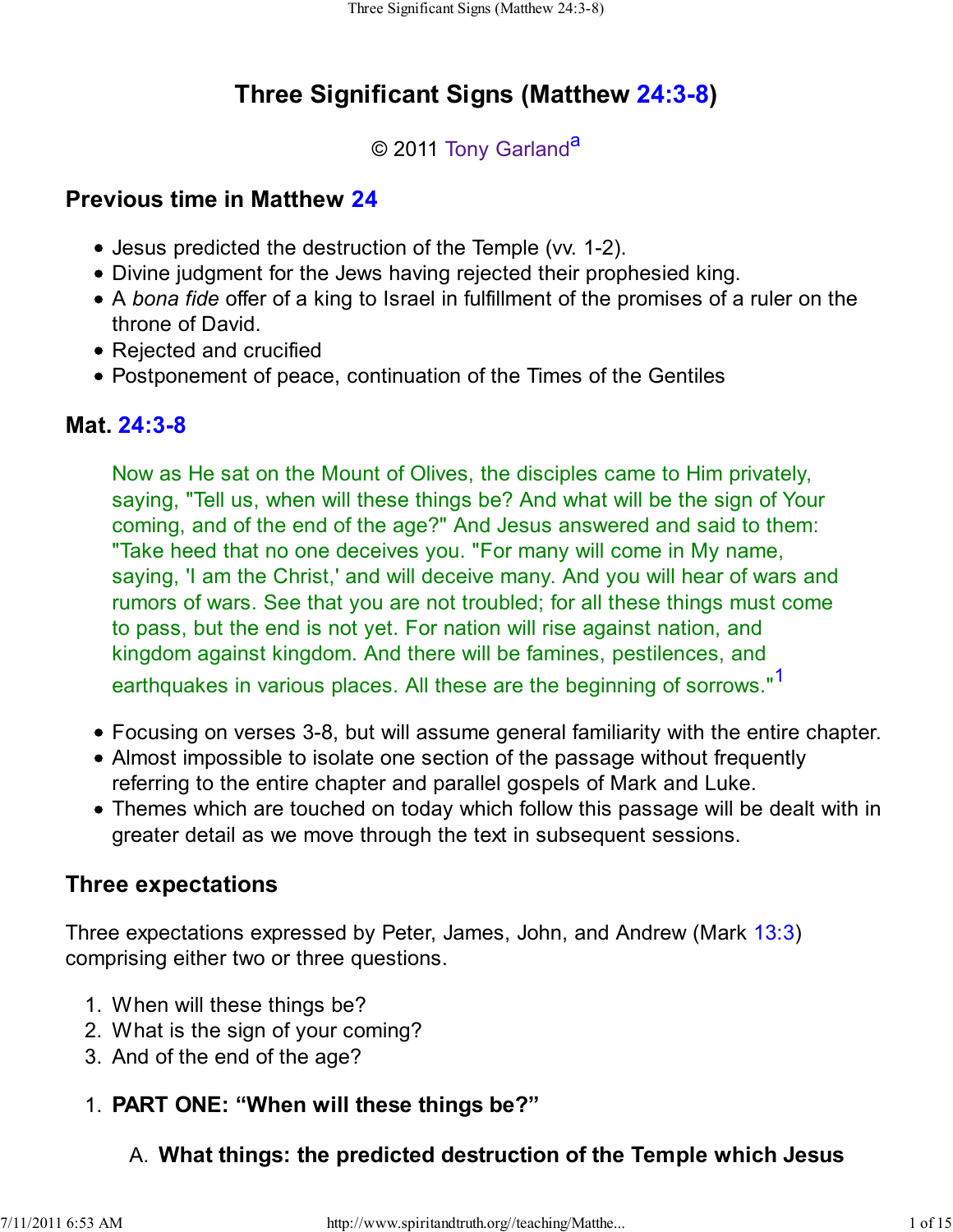# **had just spoken of.<sup>2</sup>**

### 2. **PART TWO: "What is the sign of your coming?"**

### **What coming?** A.

- "Coming" is παρουσίας [*parousias*]: appearance, an arrival or presence after having been gone.
- How was it that the disciples were aware of a pending departure? Jesus had not yet presented His most extensive teaching concerning His departure which was yet to occur on the night before His betrayal (John 16:5-7)

### **Zechariah 14** B.

- The idea that His arrival would be commensurate with the destruction of Jerusalam
- Zechariah teaches of a future day when Jerusalem will be razed immediately followed by the appearance of the Messiah. But this, is not the destruction which Jesus has predicted in the previous verses.

### **Teaching of delay in kingdom** C.

- "Now as they heard these things, [Jesus] spoke another parable, because He was near Jerusalem and because they thought the kingdom of God would appear immediately. Therefore He said: 'A certain nobleman went into a far country to receive for himself a kingdom and to return.'" (Luke 19:11-12).
- Jesus is represented by the nobleman who goes to a far country (heaven) to receive a kingdom and return.
- The parable discusses the faithfulness of the nobleman's servants during his absence.
- Eventually, the nobleman returns after having received the kingdom (Luke 19:15).

#### **Jesus' preceding words over Jerusalem** D.

"You [Jerusalem] will see me no more until..." (Mat. 23:39)

#### 3. **PART THREE: "And of the end of the age?"**

#### A. **What age?**

**The period during which Jerusalem would fail to recognize its** I. **king. A period characterized by:**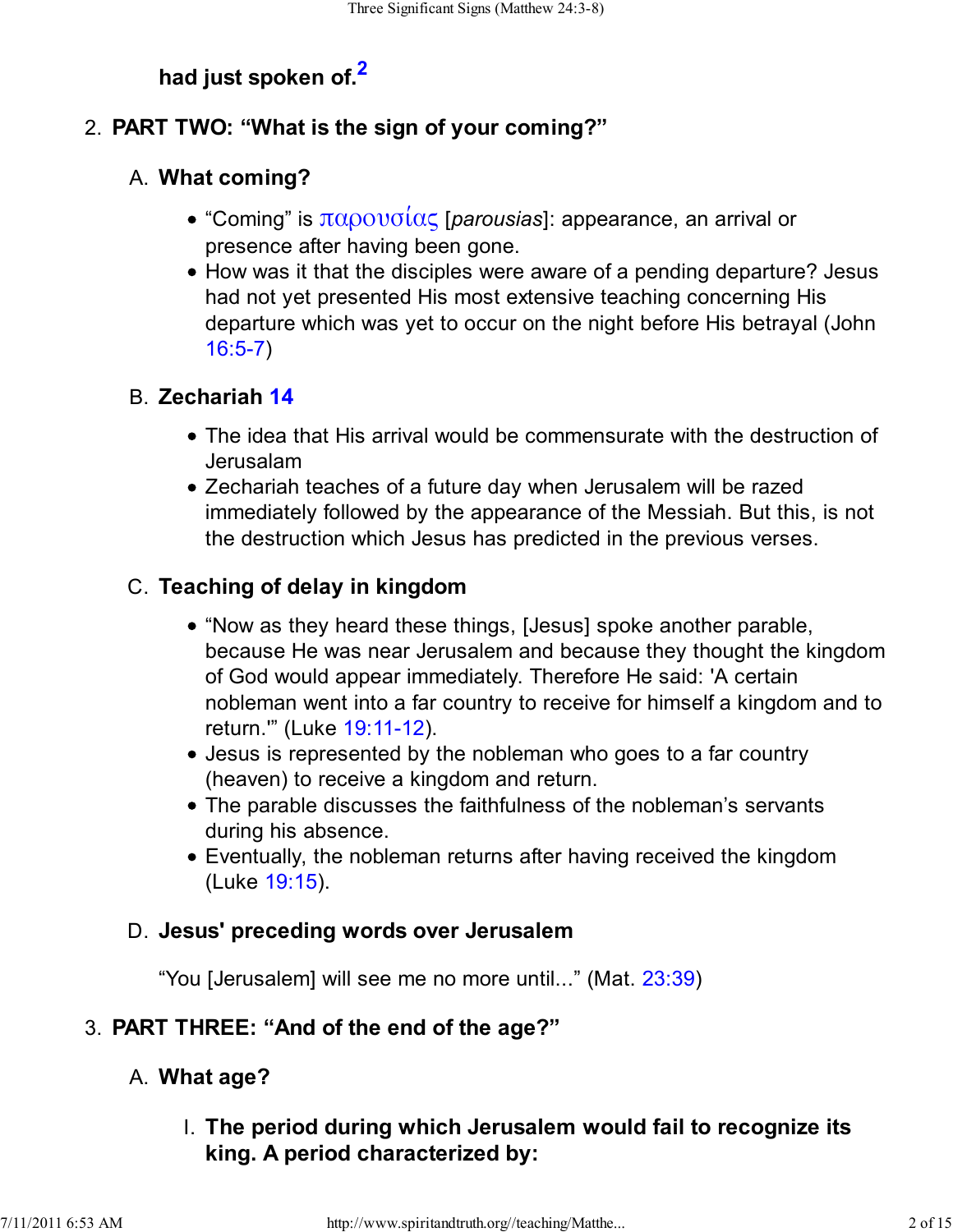- 1. No ruler on the throne of David (our previous presentation).
- A time of Gentile dominion, the times of the Gentiles, which began 2. earlier with the Babylonian captivity in 586 B.C.
- 3. Jesus' absence.
- 4. During this period, the Church age, the body of Christ ministers reconciliation in His absence.
- We have the great honor, which also serves as a great testimony of 5. faith, of proclaiming to the world a King of Kings who is physically absent and cannot be seen!
- **The age ends when Jesus returns to take up the Davidic throne** II. **and restore the residency of God's glory in the Temple.<sup>3</sup>**

**The insignificant signs - the "non-signs"**

- **First response by Jesus in all three synoptic gospels: "Take heed that no** 1. **one deceives you"**
- 2. **Top priority: avoiding deception**
- 3. **Fueled by curiosity, a desire to know or predict the future.**
- **When untethered by Biblical truth, the cause of much confusion and** 4. **deception!**
- **For example, the oft-heard reversal of what Jesus is actually saying here:** 5. **that wars and natural disasters can be used to infer his return.**
- **Sign is σηµεῖον [***sēmeion***]** 6.
	- Can be translated, by "mark," "distinguishing characteristic," and can denote even a miraculous event contrary to the usual course of nature, such as a miracle.
	- Often appears with "wonder" as in "signs and wonders," hence it can be unusual enough that it demands attention.
	- The non-signs which Jesus mentions, as we'll see, are not unusual, but *typical* of this age.
- 7. **Jesus tells us which things are** *not* **signs to watch for!**
	- **False Messiahs "many will come in My name, saying, 'I am the** A. **Christ,'"**
		- I. **Not necessarily claiming to be specifically "Jesus," but "The**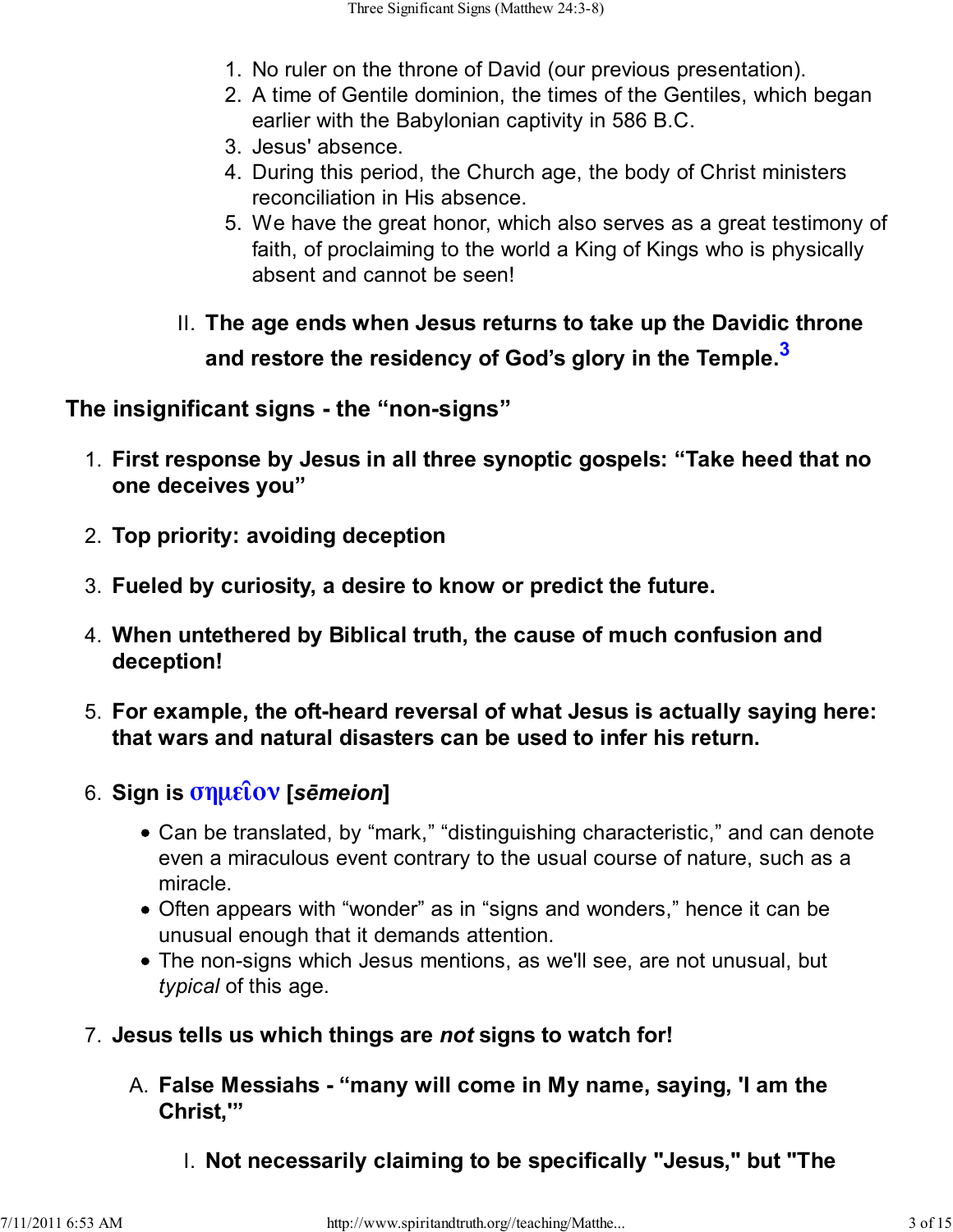## **Christ," "The Messiah," "The Anointed One" -- a special one chosen and gifted by God.**

# **Fueled by an ongoing, widespread expectation of a coming** II. **Messiah<sup>4</sup>**

- **Judaism**: similar expectation to Christianity although often denying his supernatural nature.
- **Islam**: Muslims believe Jesus is a prophet, is alive in Heaven, and will return to Earth to defeat the Antichrist.
- **Hinduism**: *Kalki* is the tenth and final Maha Avatar (Messiah or Incarnation) of Lord Vishnu who will come to end the present age of darkness and destruction known as Kali Yuga.
- **Taoism**: *Li Hong* is a messianic figure in Taoist eschatology prophesied to appear at the end of the world cycle.
- **Buddhism**: in Buddhist eschatology *Maitrey* is prophesied to appear at a time when the Dharma [one's personal obligations and duties] will have been forgotten.
- **Zoroastrainism**: *Saoshyant* is a figure in Zoroastrian eschatology who it is said will initiate the final renovation of the world.
- **Theosophy**: Another incarnation of the Supreme World Teacher, also known as "the Christ", will soon take place when he enters the body of a disciple to assist and guide the spiritual evolution of man to the next level. Theosophy teaches that Buddha, Hermes, Zoroaster, Orpheus, and Jesus all preceded the coming one in this role.<sup>5</sup>

# III. **Historic examples of false Messiahs**

# **Non-Jewish claimants (in complete contradiction to** a. **Scripture)**

Wikipedia lists 27 people who have claimed to stand in the role of Jesus within the 19th and 20th centuries alone.<sup>6</sup> Some are names we recognize from the news headlines:

- **Sun Myung Moon**: considered within the Unification Church as the Messiah and the second coming of Christ.
- **Jim Jones**: claimed to be the reincarnation of Jesus, Buddha, Vladimir Lenin, and Father Divine prior to leading a mass suicide of his followers.
- **Marshall Applewhite**: claimed to be Jesus and the Son of God prior to leading his Heaven's Gate cult mass suicide to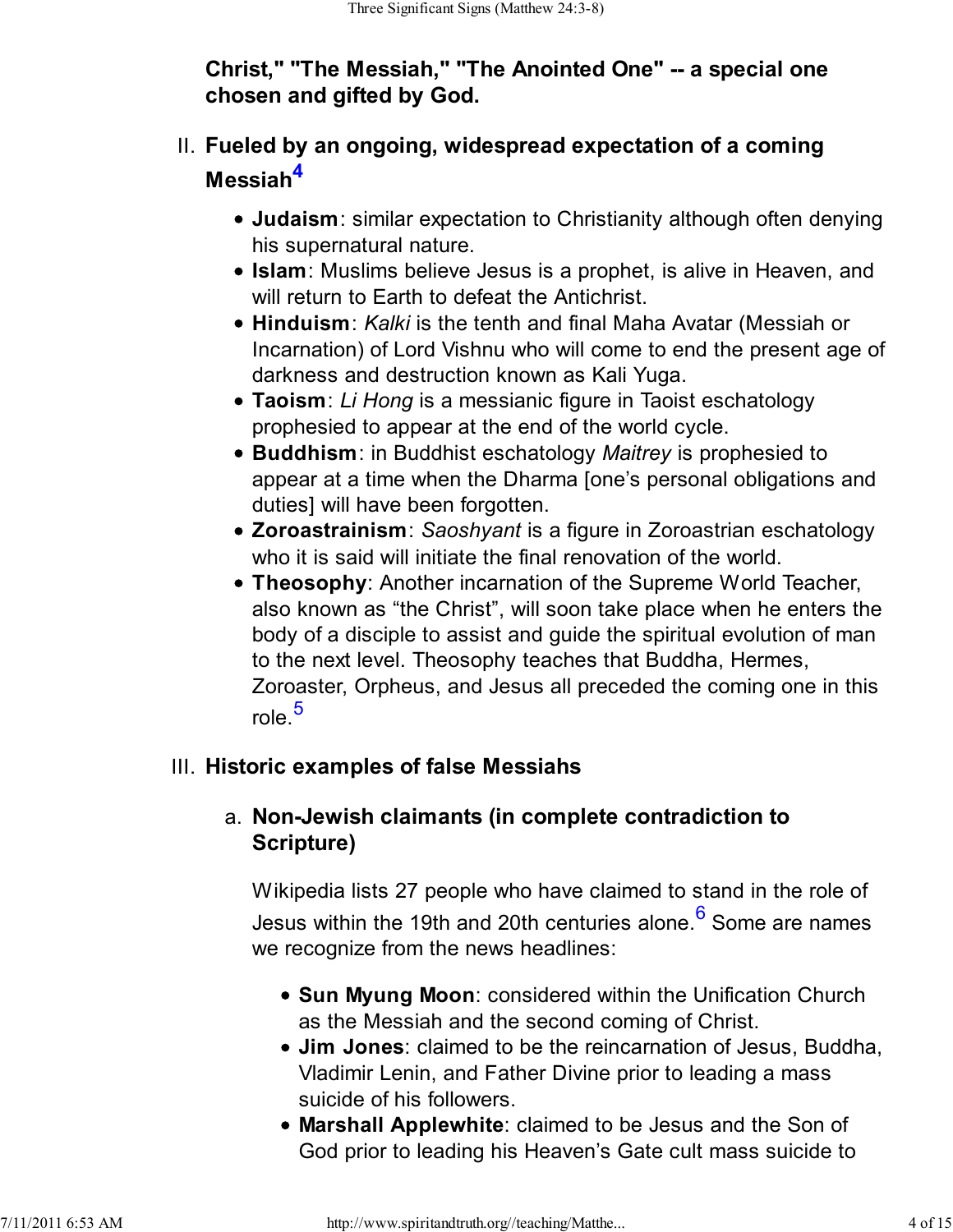rendezvous with a space ship hiding behind the comet Hale-Bopp.

**David Koresh**: leader of the Branch Davidian religious sect in Waco, Texas. Claimed to be "the Son of God, the Lamb."

### **Jewish claimants** b.

Wikipedia lists no less than 27 significant Jewish claimants to date $<sup>7</sup>$ </sup>

- **Simon Bar Kokhba**<sup>9</sup> was acclaimed Messiah by Rabbi Akiva following the Jewish revolt against Rome of A.D. 115-117.<sup>8</sup>
- In the 5th century, a pseudo-messiah called Moses appeared in Crete.<sup>10</sup>
- $\bullet$  In the 8th century, three pseudo-messiah's appeared<sup>11</sup>
	- A. **Abu Issa Al-Isfahani** in Persia
	- B. **Severus or Serene** in Syria
	- C. **Yudghan in Hamadan** in Persia
- "In 1096, it was believed in Salonica that the deliverance had already begun; and in 1121, a Karaite claimant was reported in Palestine. In 1147, the spectacular **David Alroy** appeared in Mesopotamia and similar figures are recorded in Yemen, Fez, Persia, Spain, and France in the 11th and 12th centuries. **Abraham Abulafia** was active in Sicily in the 13th century and was followed in Spain by his disciples, Samuel and Abraham. . . . The Spanish persecution of 1391 produced **Moses Botarel**; the expulsion (1492) was followed by a number of such figures -- **Asher Lamlein** (1503), **Solomon Molcho** (c. 1500 - 1532), and others.<sup>"12</sup>

**Shabbetai Tzevi** (1621 - 1676) of Smyrna

 $\circ$  "The masses were won over by his emotional sermons and fresh doctrines. . . . In [1662 after marrying a young Jewess in Egypt] he returned to Palestine and in 1665, was hailed as king-messiah by Nathan of Gaza but excommunicated by the rabbis of Jerusalem. Returning to Turkey, Shabbetai was joyfully received by the masses and heaped with honors. The fervor spread throughout the Jewish world and rumors were current of a Jewish army which would advance from the Arabian desert to conquer Palestine. In 1666, he went to Constantinople to 'depose the Sultan' but was arrested and confined in the fortress of Gallipoli. Here he held court and received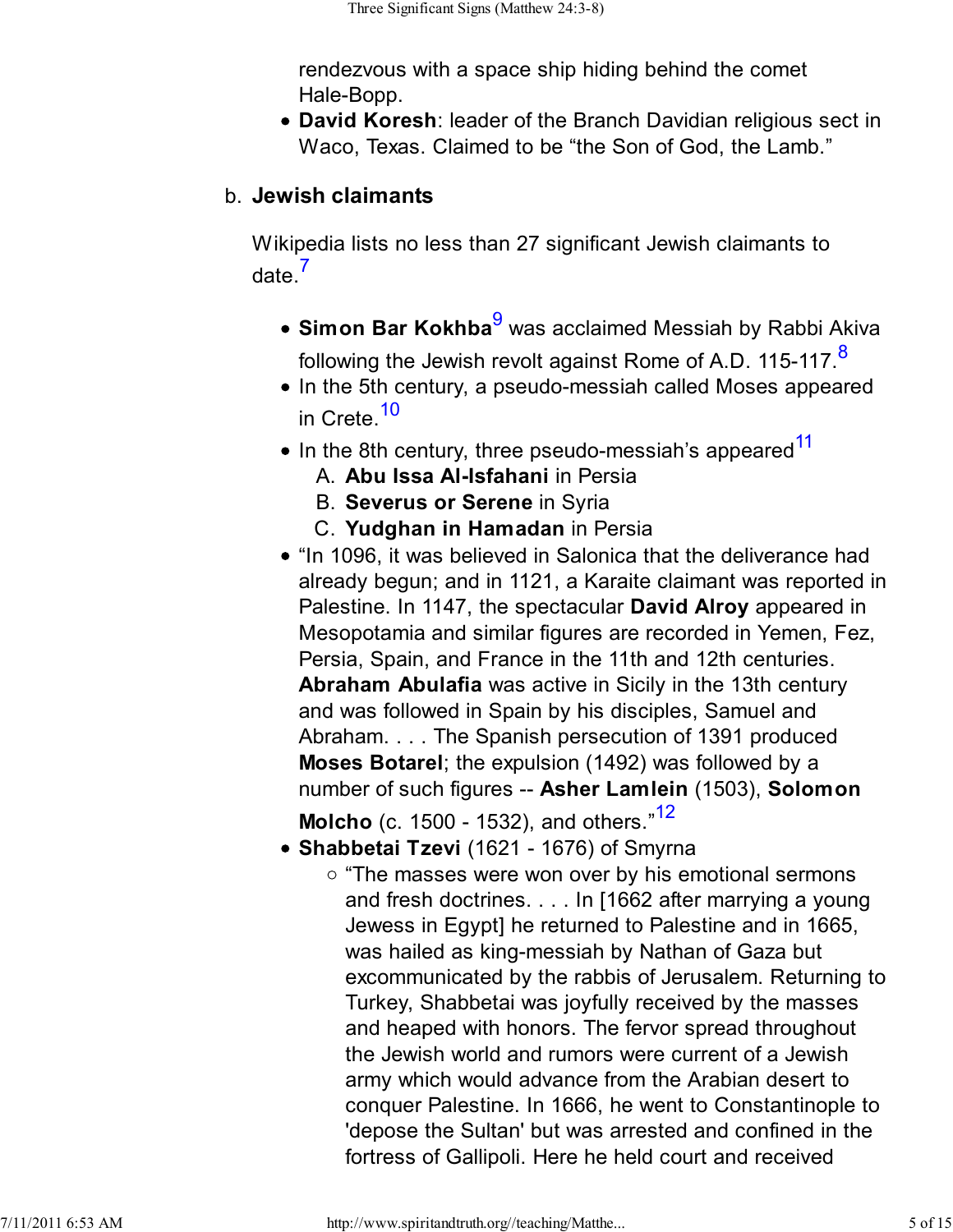thousands of followers. . . . Messianic expectations ran high throughout Europe and the rabbinate was sharply divided on the issue. However, Shabbetai's behavior evoked the wrath of the Turkish authorities and to save himself from death, he accepted the Islamic faith. Jewry was shaken by his conversion. . . . Nevertheless, he kept in touch with his admirers until his death, which they held would precede his return as Messiah and Redeemer."<sup>13</sup>

- **Jacob Frank** (1726 1791)
	- $\circ$  "Declared himself the Messiah and the successor of Shabbetai Tzevi. . . . His mystical activities were alleged to be accompanied by sexual orgies, the function of which was to bring redemption through impurity."<sup>14</sup>
- **Menachem Mendel Schneerson** (1902 1994)
	- $\circ$  A prominent Hasidic rabbi who was the seventh and last Hasidic leader of the Chabad-Lubavitch movement. Although he himself did not explicitly proclaim to be the Messiah--but only working to bring the Messiah through good works--some of his later statements implied that he thought that he was.  $15$  During his lifetime many of his followers had considered him to be the Jewish Messiah, and even after his death, some continue to await his return as the Messiah.

### IV. **The antidote: a visible, global sign**

#### **Wars and rumors of wars - history is full of these!** B.

- "See that you are not troubled; *for [because]* all these things *must come to pass* but the end is not yet" (Mat. 24:6).
- "*For [because]* nation will rise against nation, and kingdom against kingdom" (Mat. 24:7)
- These things *will happen*, but "the end is not yet."
- These are the typical events which characterize our fallen world

throughout the age. As such they  $\underline{do}$  not constitute a sign of the end.<sup>16</sup>

• How did things look to those in the midst of WW1 (brutal, bloody loses)? WW2 (holocaust, atomic bomb)?

#### **Natural disasters and their consequences** C.

• "There will be famines, pestilences, and earthquakes" (Mat. 24:7).

#### 8. **If these are not signs, what are they?**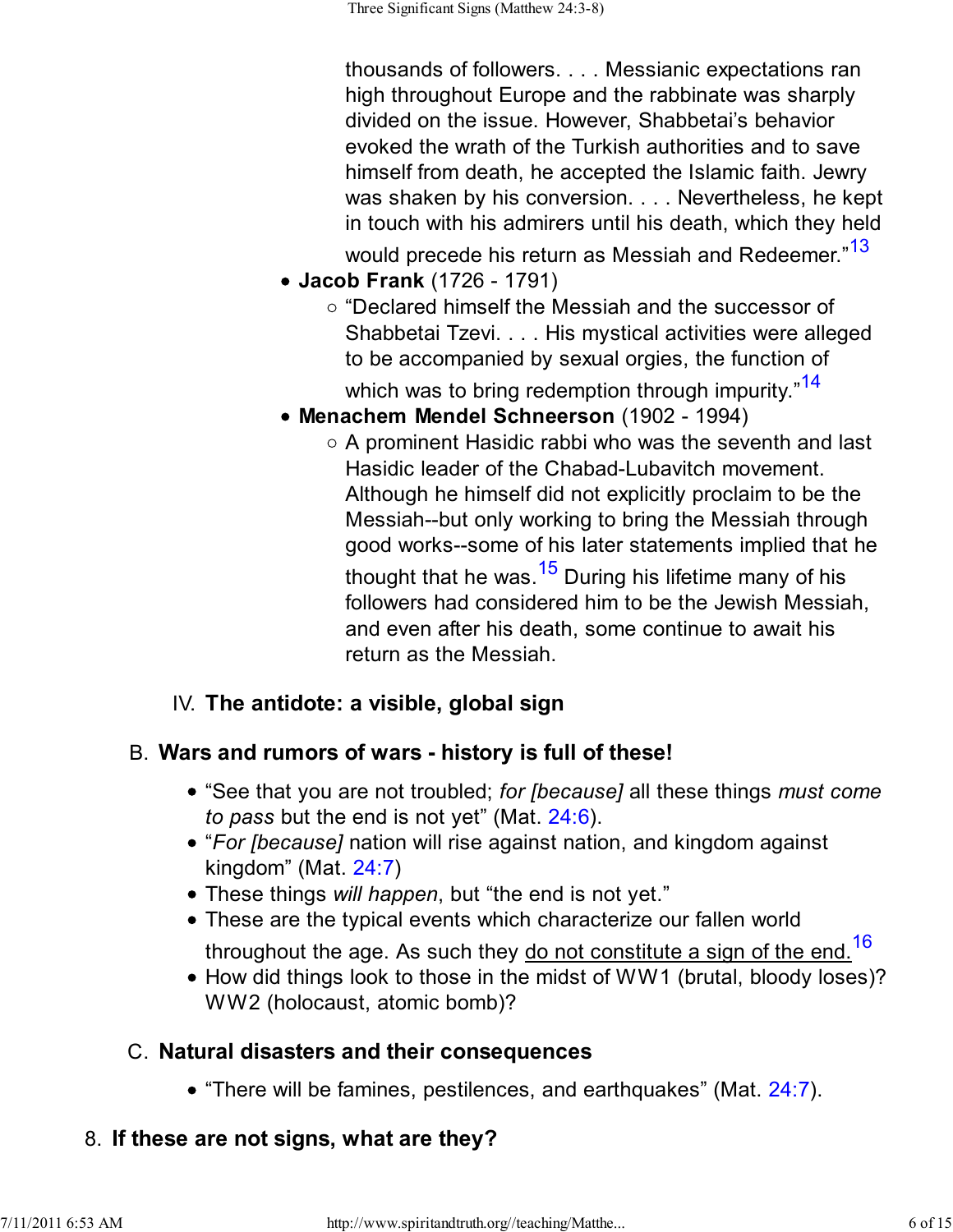# **"the beginning of sorrows"** A.

• "sorrows" is  $\dot{\omega}\delta\dot{\omega}\omega$ ν [*ōdinōn*], a term which is used of the literal birth pangs or labor pains which accompany childbirth.

# **Childbirth metaphor is commonly used to refer to the Day of the** B. **Lord.<sup>17</sup>**

- A time at the end of the age when God directly intervenes in history in a dramatic way bringing judgment.
- For example, Isaiah 13:6-11: "Wail, for the day of the LORD is at hand! It will come as destruction from the Almighty. Therefore all hands will be limp, Every man's heart will melt, And they will be afraid. *Pangs and sorrows* will take hold of them; They will be *in pain as a woman in childbirth*; They will be amazed at one another; Their faces will be like flames. Behold, the day of the LORD comes, Cruel, with both wrath and fierce anger, To lay the land desolate; And He will destroy its sinners from it. For the stars of heaven and their constellations Will not give their light; The sun will be darkened in its going forth, And the moon will not cause its light to shine. 'I will punish the world for its evil, And the wicked for their iniquity; I will halt the arrogance of the proud, And will lay low the haughtiness of the terrible."<sup>18</sup>
- Jesus says that these non-signs are the *beginning* of sorrows. They precede the true birth pains which mark the time of Tribulation at the end of the age.
- The analogy is one of labor during childbirth: intensity and frequency of birth pangs grow as birth approaches.

### **The things Jesus mentions--wars, rumors of wars, famines,** C. **earthquakes--are merely a small-scale preview of a time characterized by much more severe and frequent disruption which Jesus referred to as a time of great tribulation.**

- It is *this coming tribulation period* which is unique in history, unlike the rest of the age.
- "For then there will be great tribulation, such as has not been since the beginning of the world until this time, no, nor ever shall be." (Mat. 24:21)
- "And there shall be a time of trouble, such as never was since there was a [Jewish] nation, Even to that time." (Dan. 12:1)

## **Christians should not use these events as evidence that the end of** D. **the age is near because:**

1. Jesus said they will necessarily happen and do not indicate the end.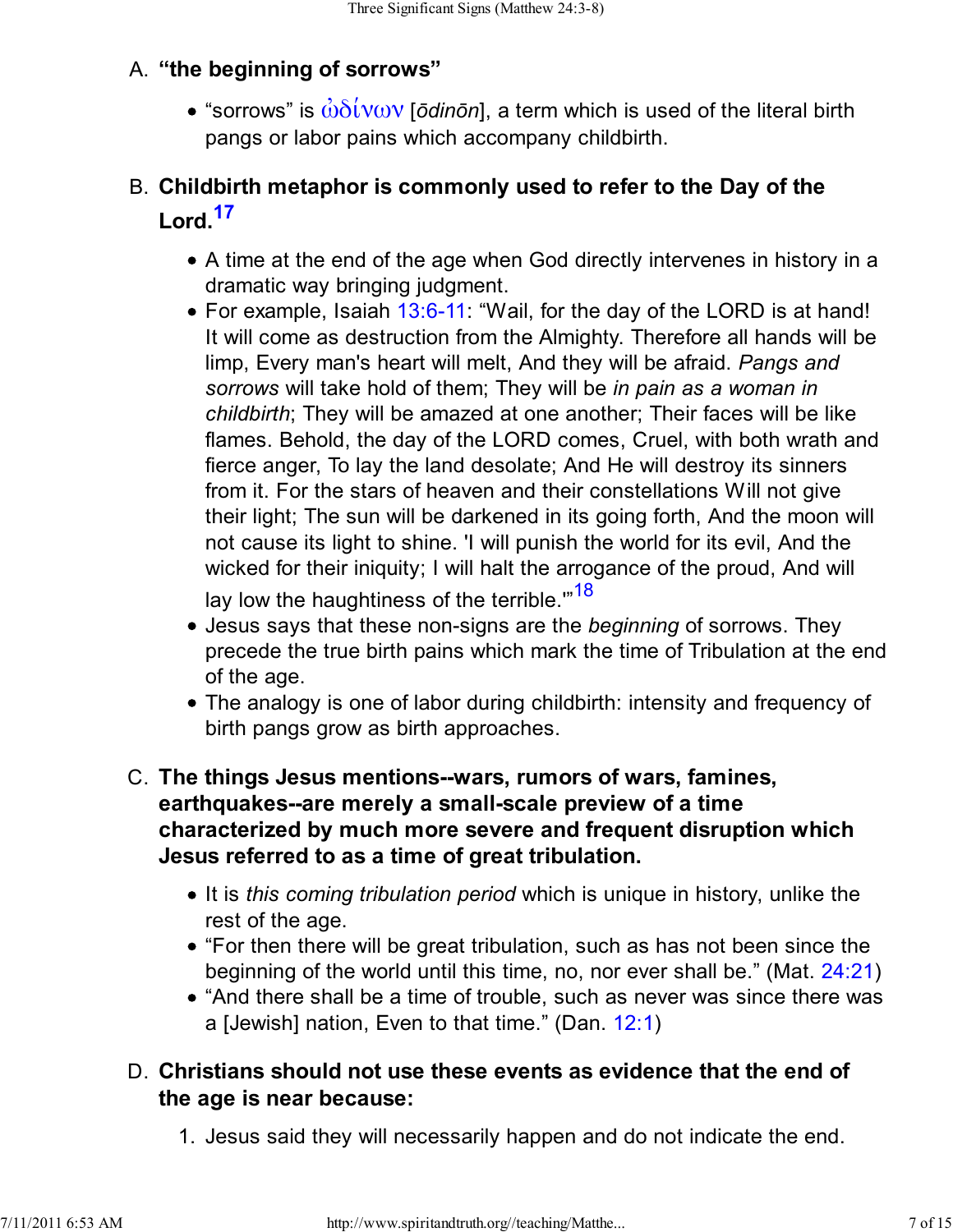Rather, they are merely precursors to the main event.<sup>19</sup>

- Although we expect their frequency and severity to increase like birth 2. pangs, we cannot say with certainty how long the labor will be!
- Although the events Jesus mentions closely parallel the Four Horsemen 3. of the Apocalypse which ride forth in the book of Revelation, the result of their ride is far greater in severity than the birth pangs mentioned here which Jesus explicitly warns us are not the sign of the end. $20$

# **Peaceful when all heaven breaks loose ushering in the Day of the Lord** 9. **judgments<sup>21</sup>**

- Jesus tells us that God's intervention in history will be much as before the flood. People will be living their lives oblivious to the impending intervention of God. They will be "eating and drinking, marrying and giving in marriage" (Mat. 24:28)
- Paul tells the Thessalonian Church, "For you yourselves know perfectly that the day of the Lord so comes as a thief in the night. For when they say, "Peace and safety!" then sudden destruction comes upon them, as labor pains upon a pregnant woman. And they shall not escape." (1Th. 5:2-3)
	- $\circ$  When they say "peace and safety": God's intervention begins when it is not expected, during a period of stability and peace.
	- $\circ$  The thief metaphor: people will not be expecting what unfolds since conditions are seemingly peaceful.
	- $\circ$  Another reference to birth pangs, but here referring to how suddenly and severely they can start.

### **Christian-Littles** 10.

- Remember the story of "Chicken Little" where an acorn falls on Henny Penny's head who thereafter concludes "the sky is falling!"?
- Sometimes we who follow Christ are like "Christian Littles" -- jumping the gun to conclude the tribulation is here at any historic disruption.
- The sky *will* fall, but according to Jesus, not until specific things have come to pass.
- "see that you are not troubled; for all these things must come to pass" (Mat. 24:6)

# **The Sign**

All Scripture is written *for* us, but it is not all written *to* us -- there are passages, such as this, where fulfillment is anchored in a specific historical context *which we may not occupy in our lifetime*.

# 1. **Singular sign, from which we can infer that the apostles probably**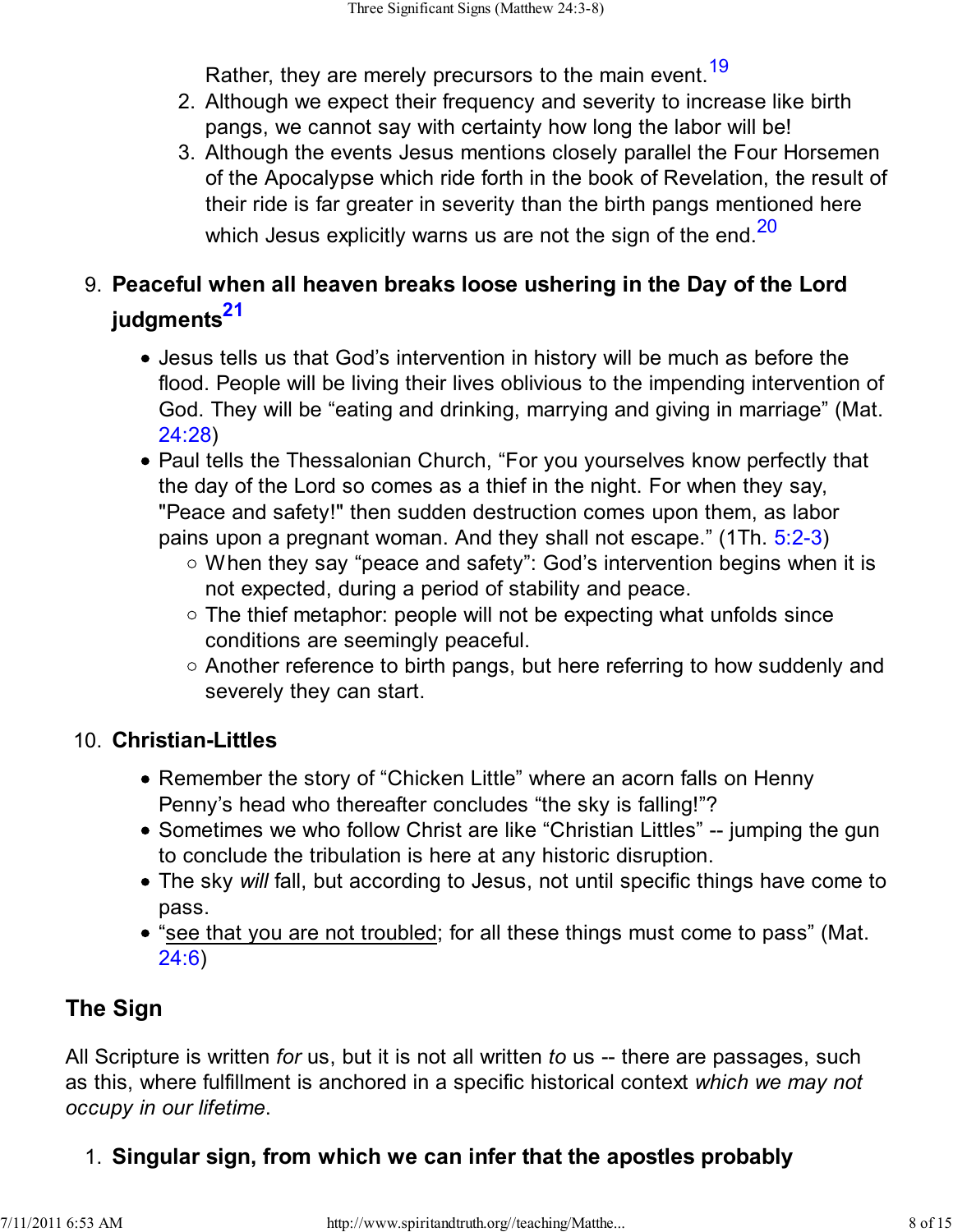**expected the destruction of the Temple, his return, and the end of the age to be simultaneous or closely related in time.**

- **Jesus responds and gives** *three specific, unambiguous signs* **which** 2. **precede times of elevated significance in God's prophetic time-table.**
	- Remember that a sign which is ambiguous is not a sign!
	- Each of the signs Jesus gives are specific and unable to be misinterpreted: *He intended it to be so!*
	- We should pay special attention to two related words in the parallel passages: *sign* and *see*.
- 3. **FIRST SIGN: "When will these things [the destruction of the temple] be?"**
	- **Explain synoptics, use of a harmony of the gospels: Mat 24, Mark 13,** A. **Luke 21**
	- B. **"when you see . . . "**
		- **Matthew and Mark: ". . . the Abomination of Desolation standing** I. **in the holy place" (Mat. 24:15) . . . "where it should not be" (Mark 13:14)**
		- II. **Luke: ". . . Jerusalem surrounded by armies . . . " (Luke 21:20)**
		- III. **Difference in synoptic emphasis: Luke vs. Matthew and Mark**
		- **Luke alone mentions** IV.
			- armies surrounding Jerusalem
			- days of vengeance
			- wrath to this people [the Jews]
			- led captive into all nations
			- times of the Gentiles (Luke 21:20-24)
		- **Jesus in Luke "when you see . . . Jerusalem surrounded by** V. **armies"**
		- **Luke's account provides additional details specific to the** VI. **question concerning the destruction of the Temple and Jerusalem**
			- As Pastor Greg mentioned in his recent sermon, beginning as early as A.D. 66 Jewish Christians fled the city to Pella, some four years in advance of the A.D. 70 destruction of the Temple and Jerusalem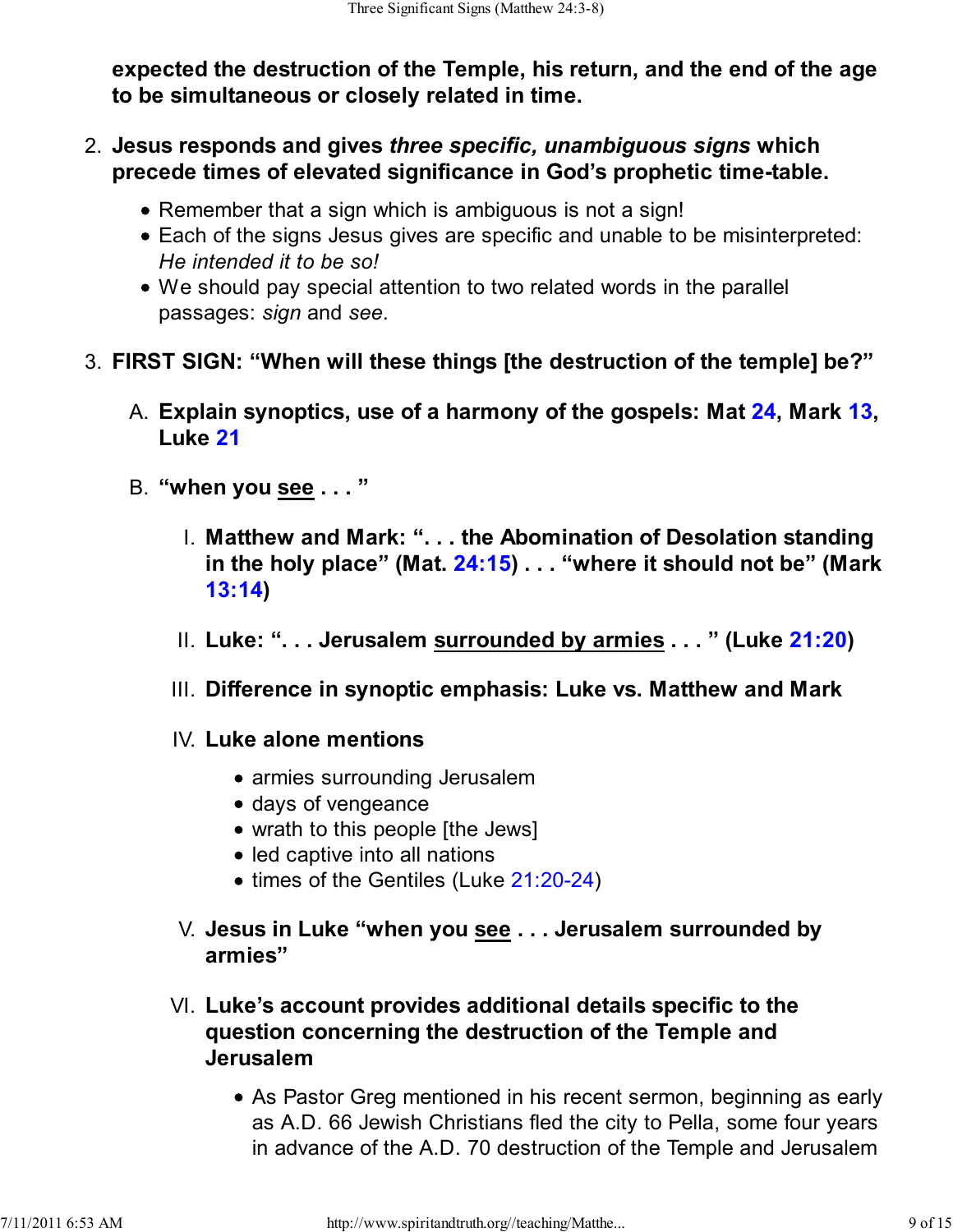by Titus of Rome.<sup>22</sup>

- The Church Father Eusebius makes reference to this event, "But the people of the church in Jerusalem had been commanded by a revelation, vouchsafed to approved men there before the war, to leave the city and to dwell in a certain town of Perea called Pella. And when those that believed in Christ had come thither from Jerusalem, then, as if the royal city of the Jews and the whole land of Judea were entirely destitute of holy men, the judgment of God at length overtook those who had committed such outrages against Christ and his apostles, and totally destroyed that generation of impious men.<sup>"23</sup>
- Later, in A.D. 68, as Vespasian and his Roman armies were moving toward Jerusalem, the approach was interrupted by news of the death of Nero--which initiated a period of instability in Roman rule resulting in the return of Vespasian himself to become emperor. This respite was also an opportunity to flee Jerusalem before the final advance by Vespasian's son Titus and the final siege. $24$
- **The mixing of near-view and far-view, typical of prophetic** VII. **passages.<sup>25</sup>**
- C. **This sign has already transpired.**
- 4. **SECOND SIGN: "What will be the sign . . . of the end of the age?"**
	- **Matthew and Mark: "Therefore when you see . . . the abomination of** A. **desolation standing in the Holy Place" (Mat. 24:15; Mark 13:14)**
	- **The trigger of the yet-future period of great tribulation, the time of** B. **Jacob's trouble (Jer. 30:7) when Christian Jews of that day, who are familiar with Matthew 24:15, will flee to the mountains and subsequently to the wilderness for protection as described in Revelation 12 and elsewhere.**
	- **This appears to take place at the mid-point of the final 7 year period** C. **which precedes Christs return in judgment on a rejecting world (Dan. 7:25; 9:27; 2Th. 2:4; Rev. 12:4; 13:5,15).**
	- **If, as I believe, this correlates with Paul's teaching concerning the** D. **coming man of sin who will sit as God in the temple of God (2Th. 2:4), then it also likely involves the subsequent setting up of an image, as described in Revelation 13.**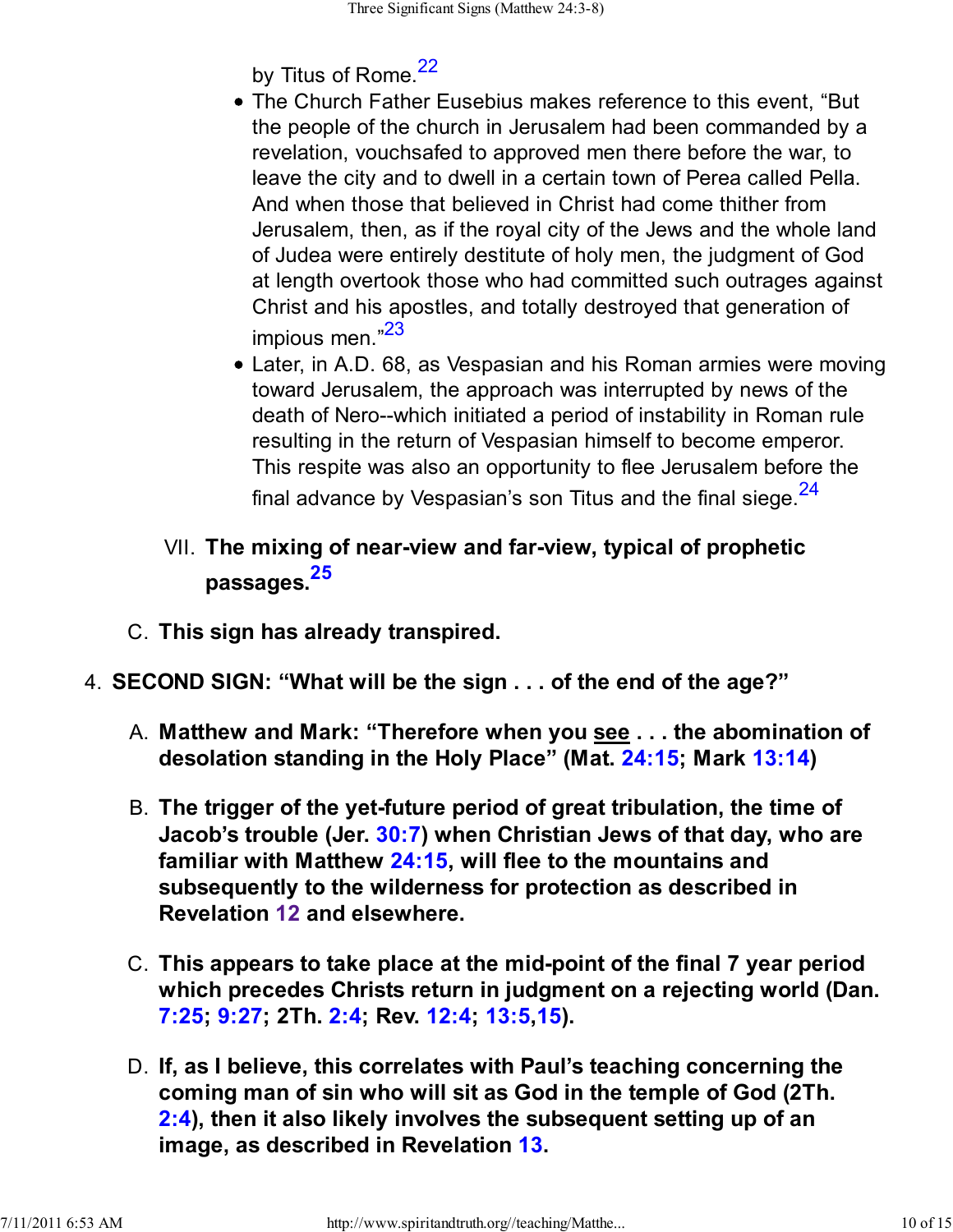Scripture makes clear this is no ordinary image: "He was granted power to give breath to the image of the beast, that the image of the beast should both speak and cause as many as would not worship the image of the beast to be killed" (Rev. 13:15).

- **If so, then this** *sign* **is not only specific, but also** *miraculous in nature* E. **as will be the sign we come to next. Therefore, it will be unmistakable.**
- **It would appear that this event will be known by the entire world** F. **since the required global response to the image will be to worship it or die.**
- **Only born-again believers who know this sign will understand its** G. **immense significance and those who are in Judea, to whom Jesus words are specifically written, will flee!**
- **Once this specific, unambiguous sign occurs Christians of that time** H. **can be certain that the end of the age has arrived.**
	- This must not be interpreted in a vague ambiguous fulfillment like some do, such as those who find "fulfillment"
		- $\circ$  In the first century by the plan by Roman emperor Caligula to erect a statue of himself in the Temple (ca. A.D. 40) which never came to pass.
		- $\circ$  The insignia on Roman standards erected in the Temple area by order of Titus.
		- Such vague 'fulfillment' serves only to damage the clarity and purpose for which this very specific sign was given by our Lord!
	- **This is the first of a number of unambiguous and miraculous signs** I. **which** *follow***:**
		- 1. Sun darkened, moon will not give its light (Mat. 24:29; Mark 13:24; Luke 21:25)
		- Stars (ἀστέρες [*asteres*], asteroids), will fall (Mat. 24:29; Mark 13:24; 2. Luke 21:25-26)
- **It is my belief that Scripture teaches that we will not be among those** J. **who watch for this sign because Jesus will have returned for the Church prior to this point. If it were not so, then the Rapture of the Church could not be imminent as this sign would have to occur first.**
- 5. **THIRD SIGN: "What will be the sign of Your coming?"**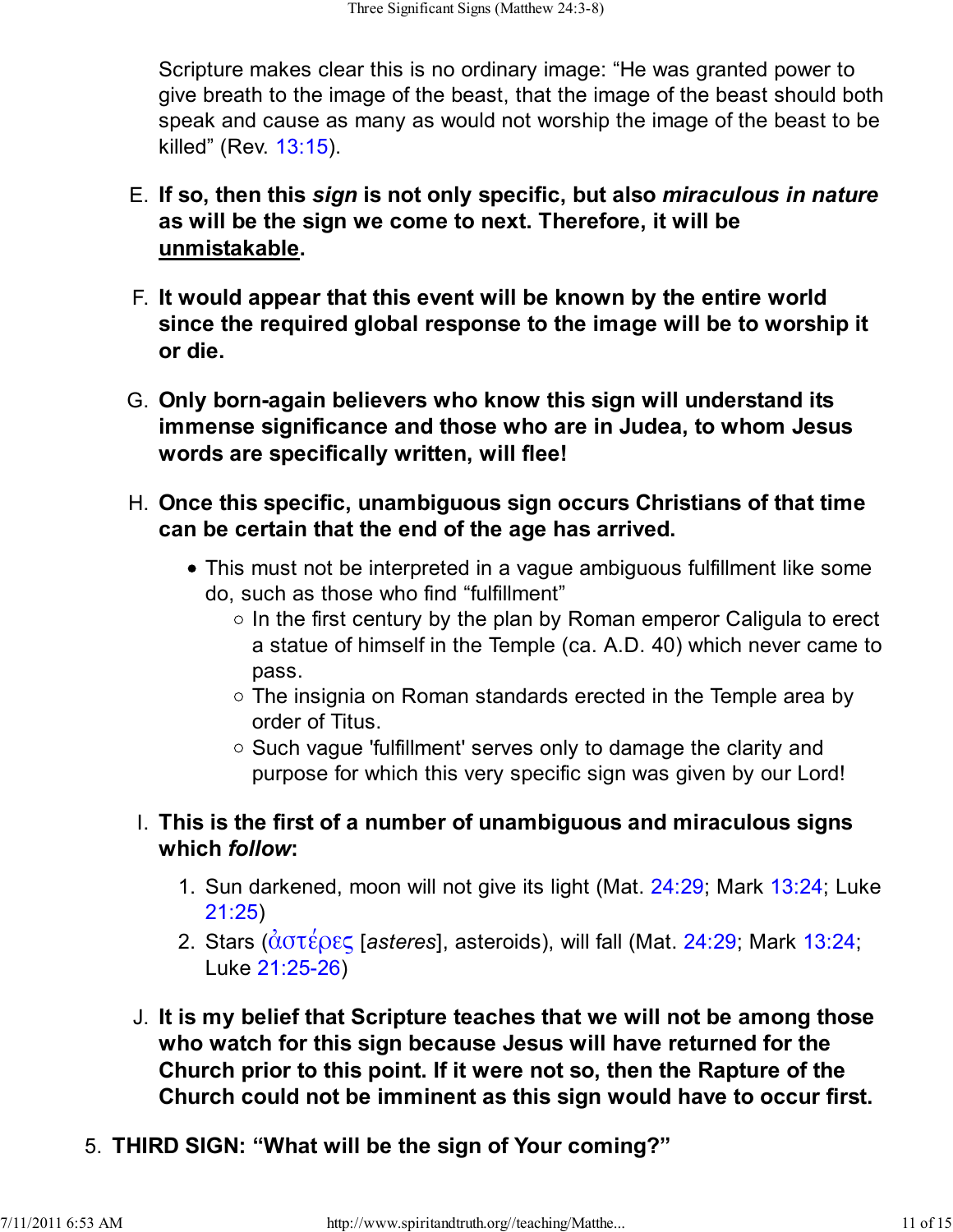# A. **"How will we know when You yourself return, Jesus?"**

#### **Again, Jesus responds by providing an unmistakable, unambiguous** B. **indicator.**

"For as lightning comes from the east and flashes to the west, so also will the coming of the Son of Man be. . . . The sign of the Son of Man will appear in heaven and then all the tribes of the earth will see the Son of Man coming . . ." (Mat. 24:27).

### **Here again, the sign is** *miraculous* **and impossible to miss. All the** C. **tribes of the earth will see!**

**Various people may claim to be The Christ, The Anointed One, but** D. **there is only One Who will arrive like this!**

### **In closing, what have we learned from this passage?**

- 1. The disciples were naturally curious about what Jesus had revealed about the destruction of the Temple. Therefore they asked for *a sign*.
- 2. Jesus indicated that those watching for His return and the end of the age must take care not to be deceived.
- 3. Jesus gave two antidotes to guard believers from deception:
	- A. He listed events which would typify the entire age and explained, like labor pains, believers should expect their frequency and intensity increase, the events they themselves were not reliable signs. These events included rumors of wars, wars, famines, earthquakes, and a parade of false messiahs.
	- B. He then described specific signs corresponding to the destruction of the Temple (in A.D. 70), the end of the age, and His return. These signs are specific, unambiguous, and in the case of the last two, miraculous in extent.
- A desire to know the timing of God's work must not develop into speculation. An 4. overactive curiosity is likely to fuel deception as we press beyond what God has revealed.
- 5. As those who know God's Word, Christians of any age should be the least panic-prone and subject to end-of-the-world theories because Jesus told us the specific signs which will signal the end of the age and His return.
- 6. As individuals, we need to be aware that there is coming a time of great deception!
	- Later is this passage, Jesus reveals that ". . . false christs and false prophets will rise and show great signs and wonders to deceive, if possible, even the elect." (Matthew 24:24)
	- $\circ$  Paul's also described this future time of deception, "The coming of the lawless one is according to the working of Satan, with all power, signs, and lying wonders, and with all *unrighteous deception* among those who perish,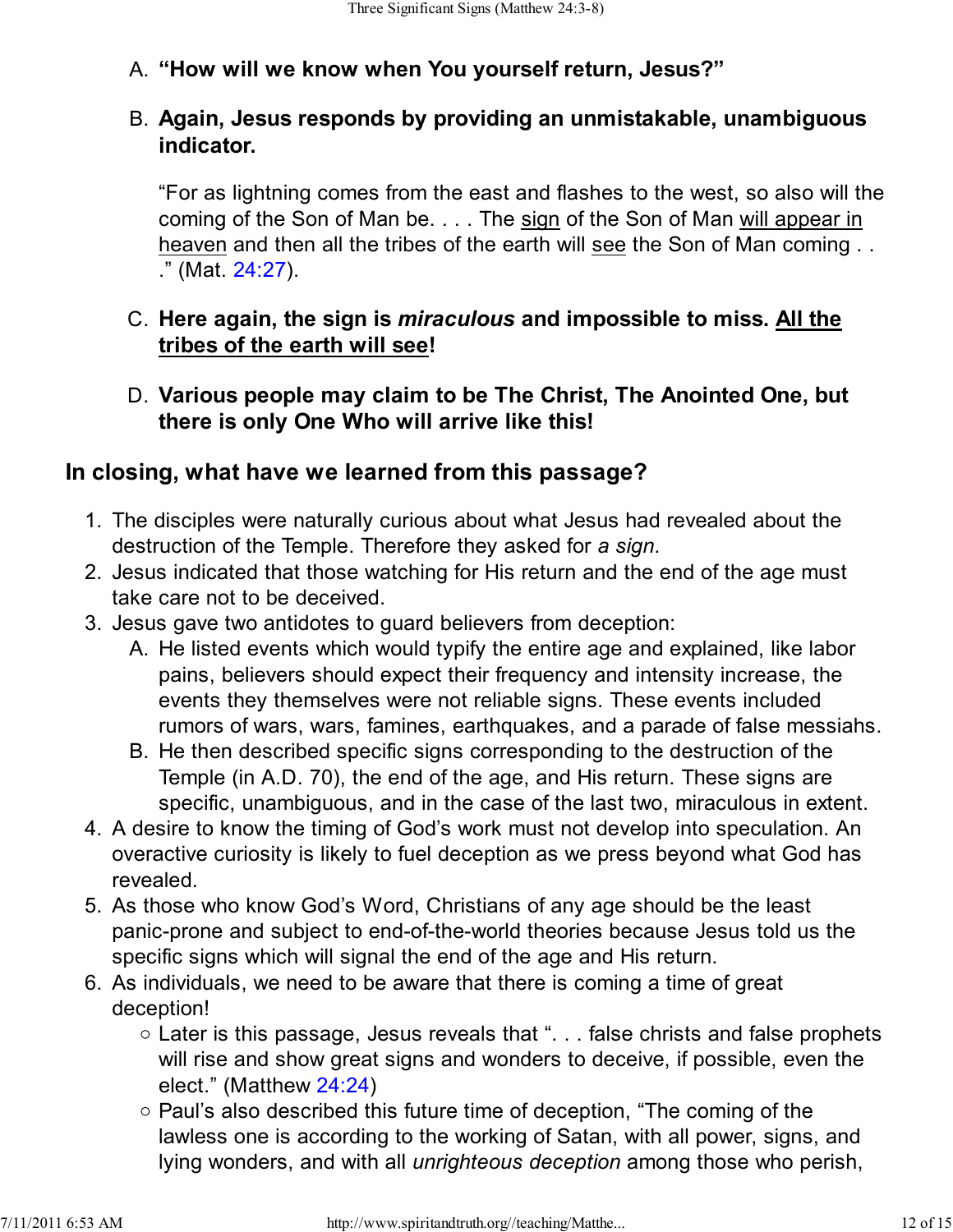because they did not receive the *love of the truth, that they might be saved*. And for this reason God will send them *strong delusion*, that they should believe the lie" (2Th. 2:9-11)

- $\circ$  This time of spiritual deception will put the unprepared between a rock and a hard place.
	- I. Deception from Satan upon an unsuspecting world.
	- II. Deception from God upon those who have hardened their hearts.
- $\circ$  Spiritual deception can only be overcome by a spiritual antidote: being among the elect, being indwelt by the Holy Spirit.
- $\circ$  Unless you have been born again as Jesus describes in the third chapter of John's gospel, you are without the protection of God's Holy Spirit and are among those which the Bible says will be subject to the coming time of great spiritual deception!

#### Endnotes:

- 1. NKJV, Mat. 24:3-8
- 2. There is an intentional parallel with Jesus, the Glory of the Lord, departing the Temple to the Mount of Olives and the Shekinah Glory which departed in the same manner in Ezekiel's day (Eze. 11:22-23 cf. Mat. 23:38). In both cases, some time thereafter the Temple was destroyed.
- 3. Upon his return, the location of the Davidic throne will be *within the Temple* (Ezekiel 43:6-7). Thus will be fulfilled the predicted unification of priestly and kingly role (the two crowns of Zec.  $6:11$ ).
- 4. Some concepts of 'The Christ' are non-personal, such as the panthesistic "Cosmic Christ" promulgated by Piere Teilhard de Chardin (1881-1955) and others, who teach that the world itself is being transubstantiated into Christ--"The Cosmic Christ is that incarnation of God in the universe and especially in Mother Earth . . . imaging Mother Earth as Christ crucified, resurrected, and come again." See also http://en.wikipedia.org/wiki/Messiah (accessed 20110709).
- 5. http://home.earthlink.net/~ronrhodes/ChristNAM.html (accessed 20110709).
- 6. http://en.wikipedia.org/wiki/List\_of\_people\_who\_have\_claimed\_to\_be\_Jesus (accessed 20110709).
- 7. http://en.wikipedia.org/wiki/Jewish\_Messiah\_claimants (accessed 20110709).
- 8. Ref-1267, p. 1328
- 9. Bar Kokhba's name, *son of a star,* is a reference to the Messianic prophecy of Num. 24:17.
- 10. Ref-1267, p. 1328
- 11. Ref-1267, p. 1328
- 12. Ref-1267, p. 1329
- 13. Ref-1267, p. 1724
- 14. Ref-1267, p. 698
- 15. http://en.wikipedia.org/wiki/Jewish\_Messiah\_claimants (accessed 20110709).
- 16. "Wars and reports of war are simply normative in human history. No matter how personally threatening such conditions may appear and no matter how great the threat to one's life or nation, this is not proof of the end of the age." Ref-1264, p. 464
- 17. Isa. 13:8; 26:13-21; Jer. 30:6; 1Th. 5:3.
- 18. NKJV, Isa. 13:6-11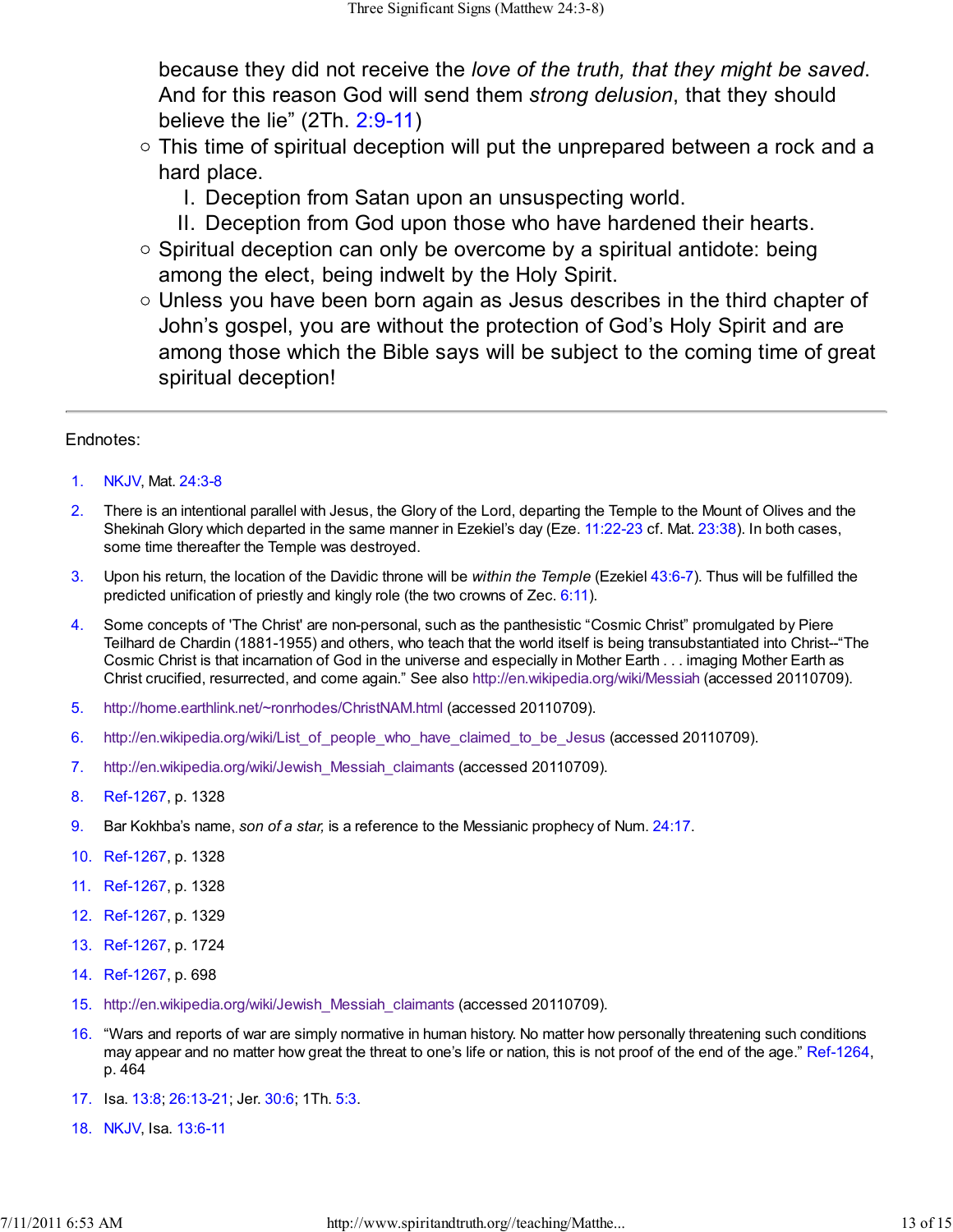- 19. "Taken as a whole, the opening section, ending with Matthew 24:14, itemizes general signs, events, and situations which mark the progress of the age, and, with growing intensity, indicate that the end of the age is approaching. These signs, however, by their very characteristics and because they have occurred throughout the present age, do not constitute a direct answer to the question of 'the sign' of the coming of the Lord." Ref-1268, p. 184
- 20. "The parallels include: 1. False Messiahs (Mtt. 24:5, 11; Mark 13:6; Luke 21:8; Rev. 6:2). 2. Wars (Mtt. 24:6-7; Mark 13:7; Luke 21:9; Rev. 6:4). 3. Famines (Mtt. 24:7; Mark 13:8; Luke 21:10; Rev. 6:5-6,8). 4. Pestilences (Luke 21:11; Rev. 6:8). 5. Persecution (Mtt. 24:9; Mark 13:9-13; Luke 21:12-17; Rev. 6:9-11). 6. Earthquakes (Mtt. 24:7; Mark 13:8; Luke 21:11; Rev. 6:12). 7. Cosmic Phenomena (Mtt. 24:29; Mark 13:24-25; Luke 21:11; Rev. 6:12-14)." Ref-1265, Rev. 6:1
- 21. The first Horseman of the Apocalypse rides forth with a bow, but no mention of arrows. Some see this as an indication of his ability initially to conquer through peaceful means (Dan. 8:23-26; 9:27; Rev. 6:2).
- 22. "Early Christian sources speak of a group of Jewish Christians fleeing from Jerusalem prior to or during the Jewish war of A.D. 67–70 and settling in the Perean city of Pella. One of the cities of the Decapolis, Pella was located at the base of the foothills in the northern Jordan Valley, about two miles east of the Jordan River and eighteen miles south of the Sea of Galilee. Despite critical issues that have been raised, the historical probability of this event seems well grounded. . . . Epiphanius . . . in 392, writing in his Treatise on Weights and Measures . . . describes the small 'church of God' existing in Jerusalem when Hadrian and his Jewish interpreter, Aquila, visited the ruined city in 129. He speaks of how the 'disciples of the disciples of the apostles' had returned to Jerusalem from Pella and briefly recounts their original flight to Pella. When Jerusalem was 'about to be seized by the Romans,' the disciples were 'forewarned by an angel to depart from the city.' They settled in Pella 'of the Decapolis,' 'across the Jordan.' 'But after Jerusalem was destroyed, they returned.' . . . Josephus also recounts how many Jews fled the city immediately after the Jewish victory over the Twelfth Legion in November of 66 (Josephus J.W. 2.20.1 §556). Jewish Christians might well have been among these refugees (for objections, see Brandon, 168–78)." Ref-1172, Pella, Flight to
- 23. Ref-0565, 138
- 24. "At this point the death of Nero and civil unrest in Rome caused Vespasian to temporarily halt military operations in Judaea to await the outcome of developments in Rome -- he was eventually elected Emperor. This provided the Jews with an unexpected respite which many interpreted as divine intervention on their behalf." http://www.preteristarchive.com/JewishWars/articles/1998\_scott\_flee-pella.html (accessed 20110709).
- 25. e.g., Isa. 9:6-7; 61:1-2; Zec. 9:9-10; Mal. 3:1-2; Mat. 3:11-12; John 5:28-29.

#### Sources:

- **NKJV** Unless indicated otherwise, all Scripture references are from the *New King James Version*, copyright © 1982 by Thomas Nelson, Inc. Used by permission. All rights reserved.
- **Ref-0565** Schaff, P. (1997). *The Nicene and Post-Nicene Fathers Vol. I.* (Oak Harbor: Logos Research Systems, 1997).
- **Ref-1172** Ralph P. Martin, ed., Peter H. Davids, ed., *Dictionary of the Later New Testament and its Developments* (Downers Grove, IL: InterVarsity Press, 1997). ISBN:0-8308-1779-4<sup>b</sup>.
- Ref-1264 Ed Glasscock, Matthew: A Gospel Commentary (Eugene, OR: Wipf & Stock, 1997). ISBN:1-59752-044-6<sup>c</sup>.
- **Ref-1265** Anthony C. Garland, *A Testimony of Jesus Christ: A Commentary on the Book of Revelation Volume 1*, (Camano Island, WA: SpiritAndTruth.org, 2004) [http://www.SpiritAndTruth.org/id/revci.htm]. ISBN:0-9788864-1-0<sup>d</sup>.
- **Ref-1267** Geoffrey Wigoder, ed. *The New Standard Jewish Encyclopedia*, 5th edition (New York, NY: Doubleday, 1977). ISBN:0385125194<sup>e</sup>.
- **Ref-1268** John Walvoord, *Matthew: Thy Kingdom Come* (Chicago, IL: Moody Bible Institute, 1974). ISBN:08024-5189-6<sup>f</sup> .

#### **Links Mentioned Above**

- a See http://www.spiritandtruth.org/id/tg.htm.
- b See http://www.bestbookdeal.com/book/compare/0-8308-1779-4.
- c See http://www.bestbookdeal.com/book/compare/1-59752-044-6.